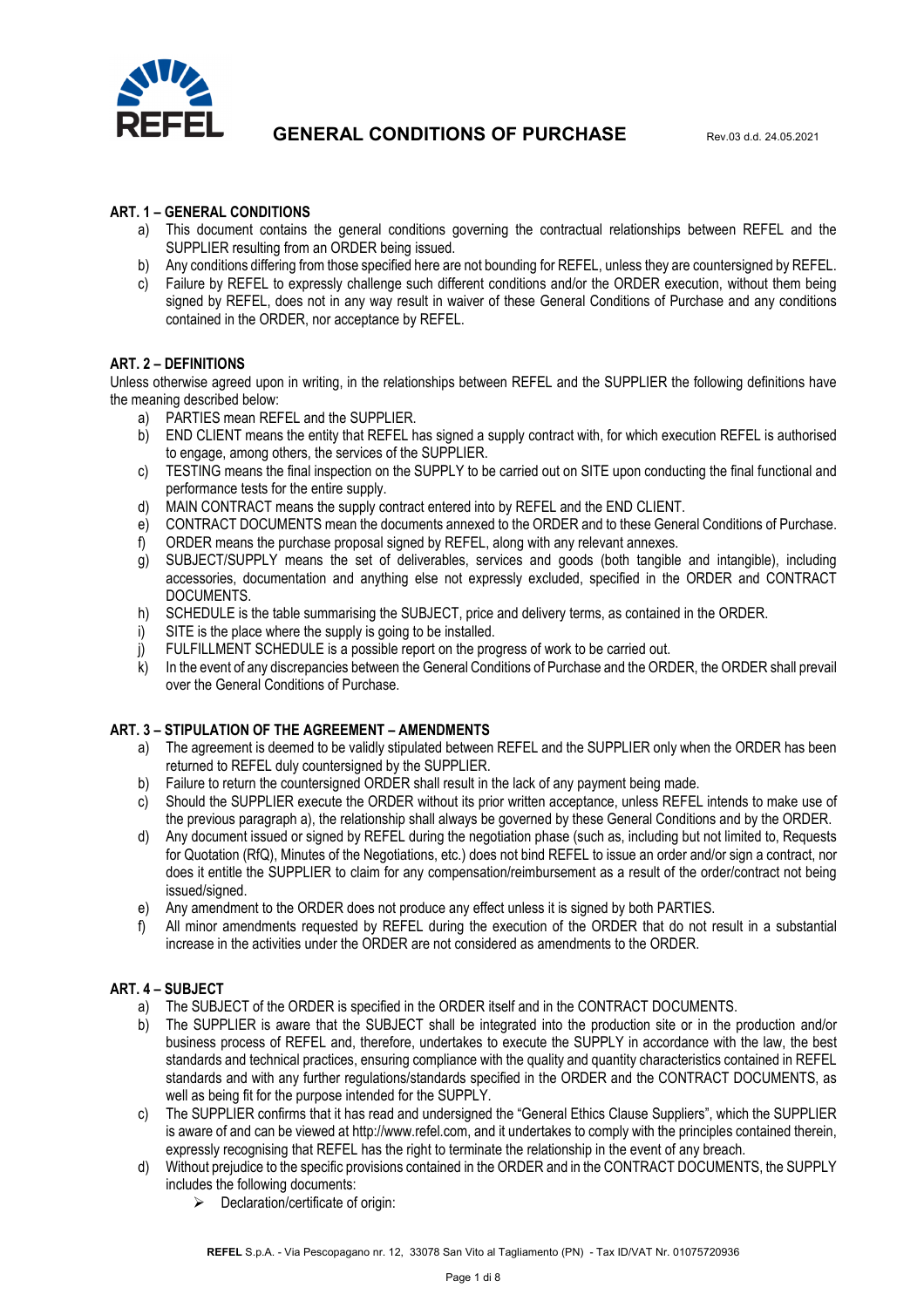

- (i) EU SUPPLIER: Declaration of origin in compliance with the requirements specified by Pordenone Chamber of Commerce.
- (ii) Non-EU SUPPLIER: Certificate of origin issued by the SUPPLIER's Chamber of Commerce; before issuing the Certificate, the SUPPLIER must submit a draft for approval to REFEL.
- Packing list and shipping documentation.
- Technical documentation (such as, including but not limited to certificates relating to materials, treatments, inspections/tests; drawings, catalogues, technical sheets, etc.).
- $\triangleright$  Anything else that may be required by the technical specifications or drawings.

#### **ART. 5 – FULFILMENT SCHEDULE FOR THE SUPPLY**

- a) Within 15 days from receiving the ORDER, the SUPPLIER must fill in and send a FULFILLMENT SCHEDULE for the SUPPLY by email addressed to the Procurement Department of REFEL.
- b) In the event of any amendments to the initial plan, the FULFILLMENT SCHEDULE for the SUPPLY must be amended and sent by the SUPPLIER to the Procurement Department of REFEL which, after sharing it with the appropriate departments, shall be entitled to accept it and modify the purchase ORDER accordingly, or to reject it asking the SUPPLIER to implement any possible corrective actions at the SUPPLIER's expense.

### **ART. 6 – SPARE PARTS**

- a) The SUPPLIER undertakes to make available and supply directly to REFEL any spare parts for the goods under the SUPPLY for a period of 5 (five) years from the date of the delivery of the SUPPLY.
- b) Should the original spare parts no longer be available on the market, the SUPPLIER shall procure equivalent parts.
- c) The SUPPLIER undertakes to deliver to REFEL, within the terms specified under the ORDER, the offers for the recommended spare parts for the start-up (and for 24 months' operation) of the goods under the SUPPLY.

#### **ART. 7 – DELIVERY**

- a) The delivery is governed by the INCOTERMS 2020, as specified in the ORDER and in these General Conditions.
- b) Delivery dates are to be deemed essential in the interests of REFEL. Any delays to the date agreed during the final negotiation phase shall entitle REFEL to charge the SUPPLIER with a penalty (see art. 11).
- c) The delivery shall be deemed as completed only if and when the goods delivered are accompanied by all the documentation required under these General Conditions and the ORDER and, in the event of partial deliveries, when the last delivery is completed.
- d) Early delivery is only possible if authorised by REFEL in writing.
- e) Any surplus quantities can be rejected, even if they fall within the standard tolerance levels.

#### **ART. 8 – STORAGE – INSURANCE**

- a) The SUPPLIER undertakes to diligently protect and keep the SUPPLY safe until the actual delivery, using all the necessary measures to prevent any deterioration, damage, loss or theft.
- b) Should REFEL request to defer the delivery, protection and storage remain under the SUPPLIER's responsibility for a period of 90 days after the agreed delivery date; if the deferral exceeds 90 days, REFEL and the SUPPLIER shall jointly agree how to proceed.
- c) The SUPPLIER undertakes to take out, at its own expense, an insurance policy before executing the ORDER, and to maintain it for the entire duration of the ORDER; such policy shall cover all the risks relating to the SUPPLY that may arise before the actual delivery (e.g. deterioration, damage, loss, theft, etc.). Should REFEL supply any components/models/samples/equipment intended for use within the SUPPLY, such insurance policy shall identify REFEL as the beneficiary in the event of any risks relating to said components/models/samples/equipment.
- d) Before executing the ORDER, the SUPPLIER undertakes to take out any other standard insurance, including coverage of third party liability and product liability, with suitable limits for the purpose of the SUBJECT but, in any case, no lower than € 1,500,000.00.
- e) The SUPPLIER shall provide REFEL with a copy of any policies taken out. If policies have not been taken out or their cover is insufficient, REFEL has the right to (but is not in any way bound to) take the SUPPLIER's place and charge any expenses to the SUPPLIER.
- f) In any case, the SUPPLIER shall hold REFEL harmless from any damage that it may suffer, or may be called to compensate for any default of the SUPPLIER.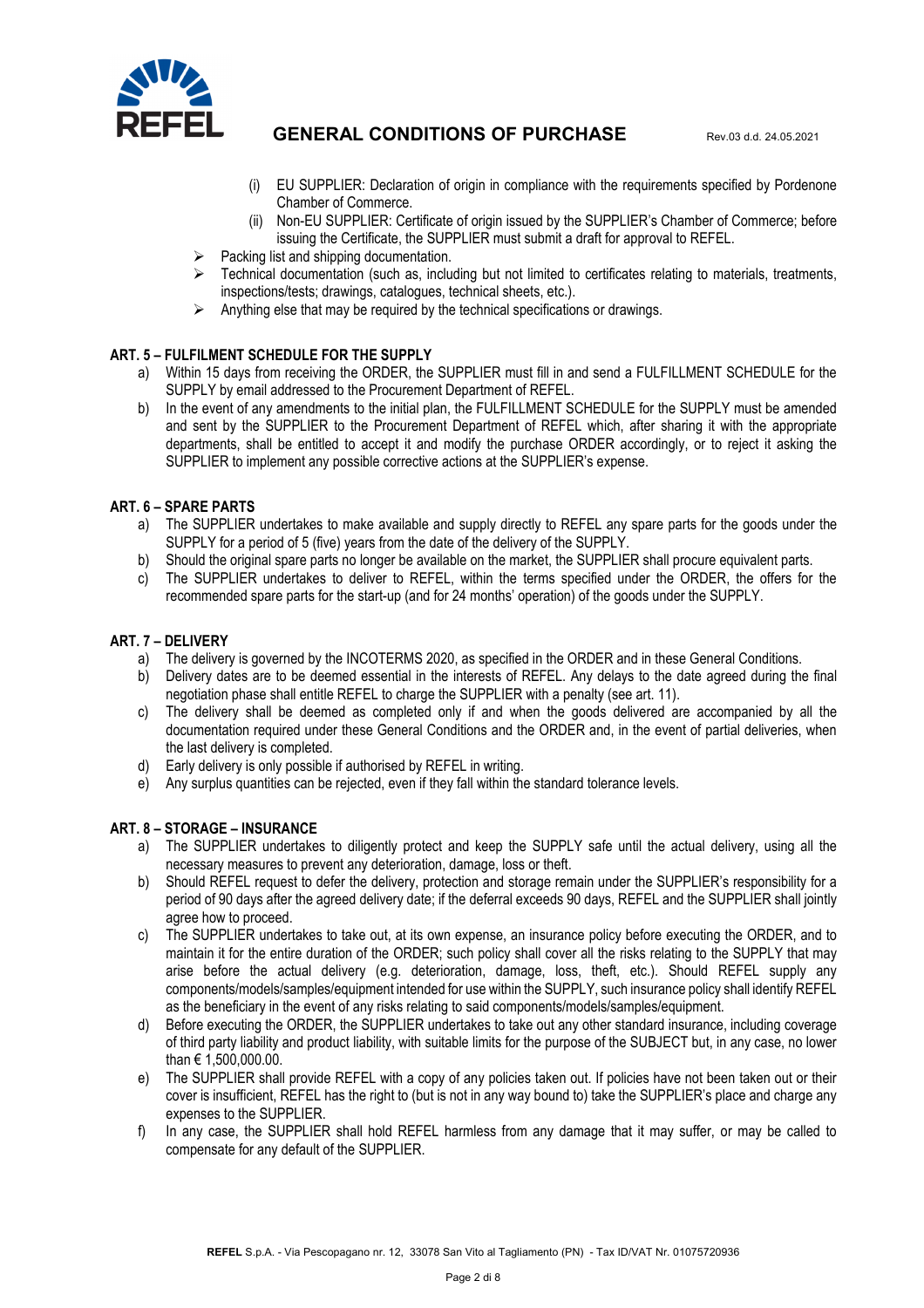

#### **ART. 9 – DELIVERY PROCEDURES**

- a) As soon as the SUPPLIER deems to be ready to fulfil the delivery, it shall send an *email* to the Procurement Department to advise that the goods are ready and include the following details:
	- $\triangleright$  ORDER number.
	- $\triangleright$  Indication on whether this is a partial or final delivery.
	- $\triangleright$  Type and number of packages (wooden box, pallet, loose item, bundle, etc.).
	- $\triangleright$  Dimensions of each package (in cm).
	- $\triangleright$  Gross weight of each package (in kg, unless otherwise specified).
	- $\triangleright$  Number and type of containers (if shipping is in containers).
	- $\triangleright$  Address of place of delivery, date and time.
- b) Goods being transported must always be accompanied by transport documents, containing the ORDER details, with the number and an accurate description of the goods.

## **ART. 10 – PACKAGING – IDENTIFICATION OF THE GOODS**

- a) The packaging of the entire SUPPLY, accessories and documents included, is included in the price and must be arranged by the SUPPLIER, who shall undertake any necessary precautions to prevent damages during handling, storage and movements via lorry and/or container (fastening included).
- b) Unless otherwise specified in the ORDER, the wooden packaging (pallets included) shall comply with FAO's international standard ISPM-15 (IIPC/FAO marking and phyto-sanitary inspection certificate, if applicable).
- c) The ORDER can provide for specific packaging procedures and types for the SUPPLY (e.g. packaging for transport by sea), which the SUPPLIER has to adhere to.
- d) The SUPPLIER shall promptly repair and/or replace, at its own expense, any non-conforming packaging and any goods that suffered damages as a result of inadequate protection and/or fastening.
- e) Should this be necessary because of time and/or cost reasons, REFEL has the right to perform such repairs/replacements directly or via third parties, and to be reimbursed by the SUPPLIER for any documented expenses incurred.
- f) The SUPPLIER authorises REFEL to apply the REFEL brand on any single item and on the whole SUPPLY (packaging included).
- g) If requested, the SUPPLIER undertakes to execute the SUPPLY without applying any identification mark for the goods manufacturer or their place of origin/processing either on the individual items or on the whole SUPPLY (packaging included).

#### **ART. 11 – PENALTIES FOR LATE DELIVERY**

- a) Unless otherwise specified in the ORDER, in the event of late delivery REFEL has the right to charge the SUPPLIER with a penalty equivalent to 3 (three) % of the overall price of the ORDER for each week (or portion exceeding two working days) of delay, up to a maximum of 10 (ten) % of the overall price of the ORDER, without prejudice to the right of compensation for any greater damages and to terminate the relationship. The application of such penalty shall not exempt the SUPPLIER from the obligation of conducting all the necessary actions for the due fulfilment of the obligations undertaken.
- b) Unless otherwise specified in the ORDER, the delay is calculated with reference to each individual delivery date specified in the ORDER.
- c) For the purpose of applying the penalties, unless otherwise specified in the ORDER, the delivery shall be deemed completed only if and when the goods delivered are accompanied by all of the documentation required by these General Conditions of Purchase and by the ORDER.
- d) In the event of any delays caused by REFEL and only to the extent of the portion of the SUPPLY affected by such delays, the PARTIES shall agree beforehand the new delivery dates and in writing, and these shall also apply with regard to any penalties. The delivery terms and penalties originally agreed upon in the ORDER shall remain applicable to the portions of the SUPPLY that are not affected by said delays.
- e) REFEL has the right to withhold any sums relating to the penalties accrued on any payments due to the SUPPLIER.

#### **ART. 12 – PRICE**

- a) Unless otherwise specified in the ORDER, as an express exception to art.s 1467 and 1664 of the Italian Civil Code, the price and consideration for the ORDER, however denominated, are deemed fixed and invariable, not subject to revision, as the PARTIES agree that the ORDER is of uncertain nature.
- b) The SUPPLIER takes full responsibility for its technical and financial evaluations that have led to defining the price/consideration, as deemed appropriate, and states that it is fully satisfied with the information made available and, in any case, used to determine the price/consideration.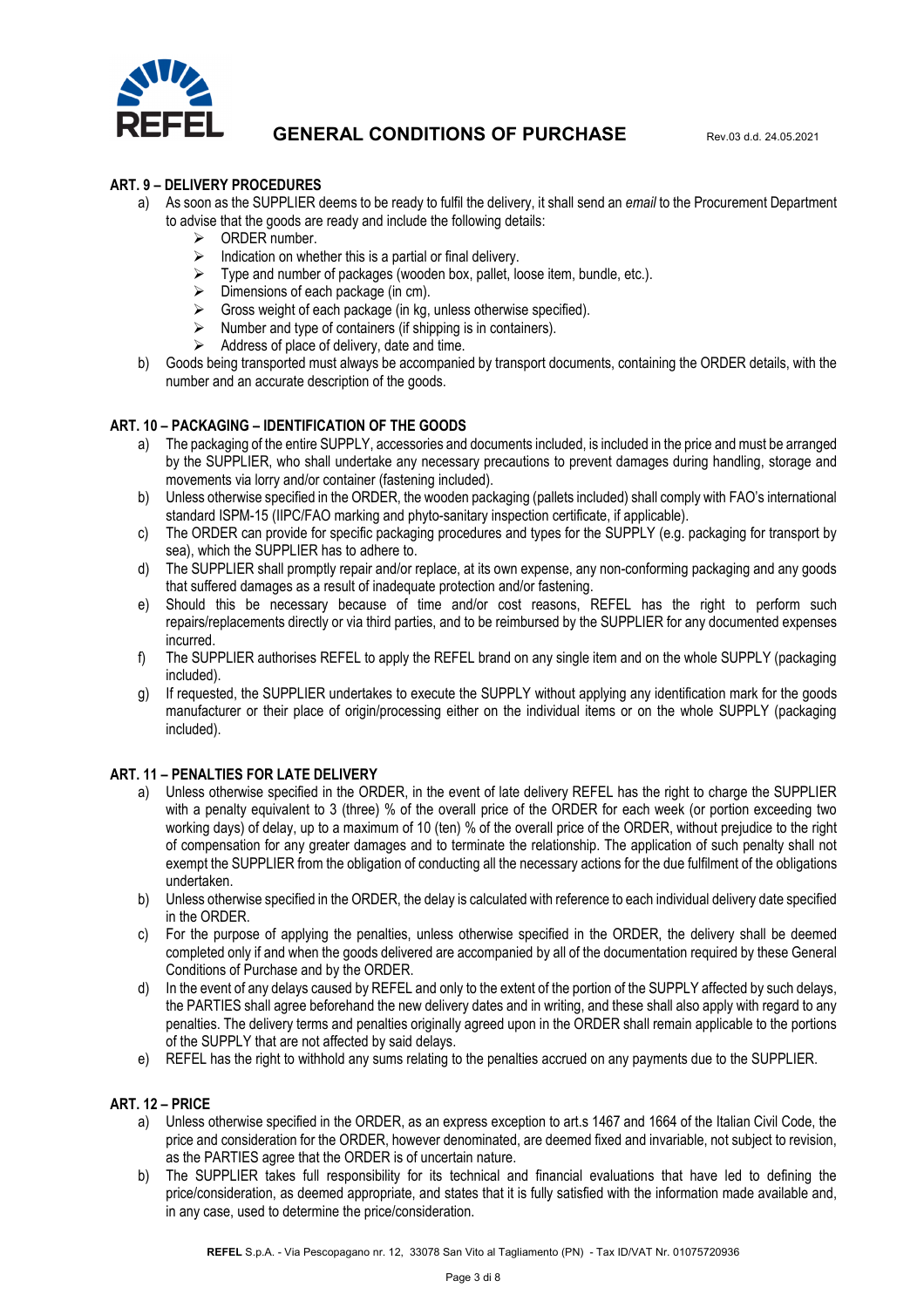

- c) In any case, no expenses shall be recognised by REFEL unless they are documented and/or authorised in writing by REFEL.
- d) Unless otherwise specified in the ORDER, the prices/considerations are intended in EUROS.

## **ART. 13 – PAYMENT TERMS AND CONDITIONS**

- a) No payment shall be made unless all the documents required under the ORDER and these General Conditions have been submitted in compliance with the required procedures.
- b) If payment is dependent on the SUPPLIER issuing bank guarantees, the templates pursuant to the "Uniform Rules for Demand Guarantee (URDG), 2010 Revision, ICC Publication No 758" shall apply. The guarantees must be issued by leading banks as proposed by the SUPPLIER and approved by REFEL.
- c) In the event of advance deliveries that are not agreed upon in writing, the payment shall be made on the date of delivery specified in the ORDER.
- d) Any payment made by REFEL cannot be intended as an acceptance/recognition of the proper fulfilment of the SUPPLY.
- e) If the price is divided by instalments, in general these do not constitute consideration for the progress of works, but they are merely advance payments that do not reflect the value of the portion of the SUPPLY carried out up until that moment.
- f) Payments are generally calculated as invoice date end of month, in any case respecting the payment conditions agreed and reported in the ORDER.
- g) REFEL has the right to suspend the payments in the following cases:
	- The SUPPLIER has not delivered all of the required documentation.
	- $\triangleright$  The SUPPLIER has not submitted proof of having complied with the rules and requirements of the law and all the collective employment contracts, with any tax obligations, social and welfare insurance, including those regarding minimum wage and the obligation to take out suitable insurance policies for its employees/contractors/staff, including to cover any accidents at work.
	- $\triangleright$  REFEL has suffered from a suspension in the payments by the END CLIENT for reasons that can be attributed to the SUPPLIER.
- h) In the instances provided for under the previous paragraph g), the SUPPLIER is not entitled to suspend the execution of the SUPPLY, nor to claim any compensation or damages from REFEL.
- i) Pursuant to art. 1252 of the Italian Civil Code, REFEL is authorised to reimburse the sums owed to REFEL by the SUPPLIER for any penalties accrued, as well as for any damages caused by the SUPPLIER's default, including any sums owed to the same, on whatever grounds.

#### **ART. 14 – INVOICING – NON-TRANSFERABILITY OF THE CREDIT**

- a) If not otherwise agreed upon in the ORDER, invoicing shall be done on delivery of the SUPPLY, according to the provisions under the previous article.
- b) Each invoice shall indicate the ORDER number and correspondent bank chosen by the SUPPLIER for the payment via bank transfer, and shall be delivered directly to the Administration Department of REFEL (amministrazione.refel@legalmail.it). Pro-rata invoices are not accepted.
- c) The SUPPLIER is prohibited from transferring the credits arising from the ORDER, unless this is previously authorised in writing by REFEL.
- d) If the ORDER is suspended pursuant to art. 22 and/or the delivery is deferred pursuant to art. 8 of these General Conditions, any amendments to invoicing, payment terms and return terms must be expressly authorised in writing by REFEL.

#### **ART. 15 – INSPECTIONS, FUNCTIONING TESTS AND FINAL TESTING**

- a) REFEL and/or the END CLIENT and/or its delegates are entitled (but not bound) to check that execution times are complied with, along with quality/quantity requirements for the SUPPLY at any stage (procurement / manufacture / assembly, etc.) at the SUPPLIER's factory or at the factory of any authorised sub-suppliers.
- b) For the entire execution time of the ORDER, the SUPPLIER shall designate a skilled person as a reference for REFEL and/or the END CLIENT during inspections.
- c) The SUPPLIER has to carry out all the tests and inspections, even if they are not expressly specified in the CONTRACT DOCUMENTS, but are dictated by good practice due to the specific nature of the SUPPLY.
- d) Before delivery, the SUPPLIER has to inform REFEL in writing with at least 10 days' notice about the date of inspections and checks on the SUPPLY, to ensure compliance with CONTRACT DOCUMENTS, good workmanship and best practice.
- e) REFEL and/or the END CLIENT are entitled (but not bound) to carry out such inspections/checks, which can include functional tests, at the SUPPLIER's expense at its factory or at the factory of any authorised sub-suppliers. On that occasion, all the certificates required by the CONTRACT DOCUMENTS must also be available for viewing.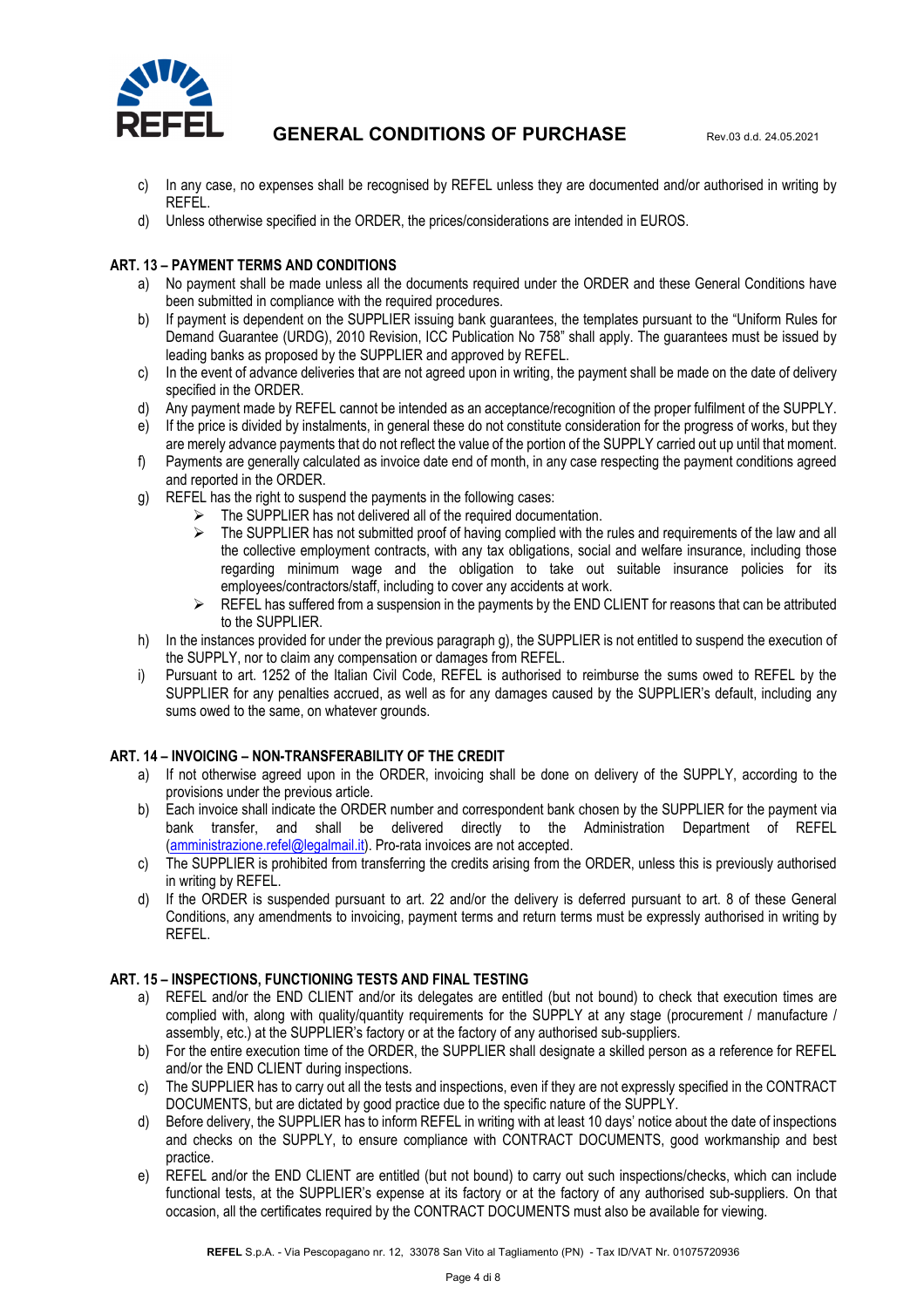

- f) Should the SUPPLY be found non-conforming, REFEL shall have the right (but is not bound) to give the SUPPLIER any instructions deemed appropriate to achieve conformity. Any costs to achieve conformity shall be borne exclusively by the SUPPLIER.
- g) A successful outcome from the checks shall not imply that the SUPPLY is accepted.
- h) Finally, the SUPPLY shall undergo final TESTING on SITE when executing the final tests on the entire supply.
- i) The SUPPLIER shall take care of any formalities/authorisations, in addition to any costs and expenses to attend.

### **ART. 16 – WARRANTY FOR DEFECTS AND FAULTS**

- a) The SUPPLIER guarantees that the SUPPLY is free from faults and defects, complies with CONTRACT DOCUMENTS, good workmanship and technical practices and, in any case, with the agreed characteristics, for a period of 18 (eighteen) months from the date of the successful final TESTING at the SITE and for a maximum period of 24 (twenty-four) months from the date the last delivery is completed.
- b) For this to be valid, the SUPPLIER has to remove, at its own expense, any defects and/or non-conformities reported by REFEL.
- c) Repairs and/or replacements under warranty must be carried out by the SUPPLIER at the SITE within 5 (five) days from the report, or within a longer term agreed upon by the PARTIES in writing for this purpose. On expiry of such period, REFEL may take the SUPPLIER's place, directly or via third parties, at the SUPPLIER's expense, including for any customs duties, transport expenses from and to the SITE, assembly and disassembly, testing, etc.
- d) REFEL has the right to take immediate measures instead of the SUPPLIER in the event of:
	- $\triangleright$  Emergencies (such as, including but not limited to, faults and/or defects that jeopardise and/or compromise the functionality and/or operation and/or safety of the machine).
	- > Inability and/or impossibility and/or refusal by the SUPPLIER to take action within the required times and manners.

In such events, the SUPPLIER shall reimburse all the expenses incurred by REFEL for such activities.

- e) The warranty period on parts repaired and/or replaced starts again for 18 months from the date of the repair and/or replacement.
- f) In any case, there is no prejudice to REFEL's right to be reimbursed for damages and to terminate the relationship, if the legal requirements are met.
- g) The SUPPLIER is aware that, as a result of the destination of the SUPPLY, the proof of faults and/or defects may only be available when executing the final functional and performance tests on the entire REFEL supply held at the SITE.

#### **ART. 17 – HEALTH, SAFETY AND LABOUR PROTECTION – AUTHORISATIONS**

- a) The SUPPLIER undertakes to comply with any regulations on health & safety, labour and environmental protection applicable in Italy or the Country where the activities under the ORDER were executed, as well as to adopt any necessary measures to comply with such regulations protecting employees/contractors/staff.
- b) The SUPPLIER undertakes to inform and train its employees/contractors/agents about the specific risks and prevention & emergency measures implemented and to be implemented for health & safety in the work area.
- c) The SUPPLIER undertakes to comply with the provisions and requirements of the law, and under the collective employment contracts, with regard to any tax obligations, social and welfare insurance, including with regard to minimum wage and the obligation to take out suitable insurance policies for its employees/contractors/staff, including to cover any accidents at work, and to hold REFEL harmless from any related liability/claim.
- d) Should the execution of the SUPPLY involve any employees/contractors/officers staying or being engaged on the SITE by the SUPPLIER, the SUPPLIER shall have to take care of any relevant authorisations/permits and licenses.

#### **ART. 18 – ENVIRONMENT**

- a) The CONTRACTOR undertakes to comply with the environmental regulations in force in Italy, as well as to take all necessary measures for the respect of such regulations for the protection of environmental matrices.
- b) The CONTRACTOR undertakes to inform and train its employees//contractors//agents to prevent emergencies and proper procedures in case of an environmental emergency.

#### **ART. 19 – SECRECY – CONFIDENTIALITY**

a) All documents, drawings, data, know-how, information (hereinafter, collectively, "INFORMATION") that shall be provided by REFEL pursuant to the ORDER, remain the exclusive property of the same and are subject to the obligation of secrecy, just as any commercial, technical and financial aspects the SUPPLIER might become aware of while fulfilling the ORDER, are subject to confidentiality.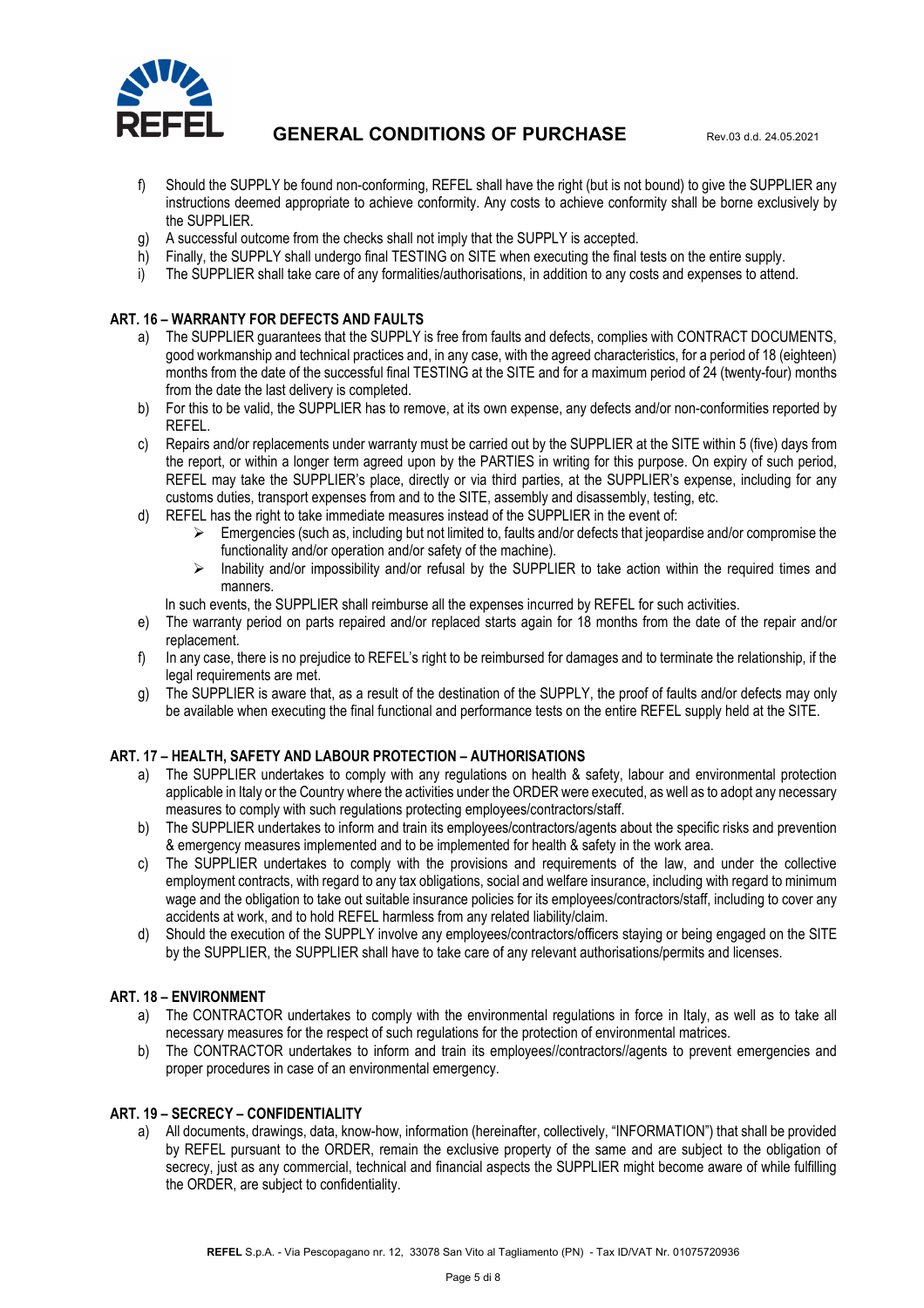

- b) The SUPPLIER undertakes to treat such INFORMATION, as well as said commercial, technical and financial aspects, as confidential, and commits to using it solely for the purposes of fulfilling its obligations resulting from the ORDER and to refraining from divulging them to anyone or using them, directly and/or indirectly, both while the ORDER is in force, and after it has terminated, unless authorised in writing by REFEL or, in any case, to the detriment of REFEL.
- c) All documents (paper or electronic) delivered by REFEL to the SUPPLIER must be returned to REFEL and/or destroyed if so requested and, in any case, at the termination of the ORDER.
- d) The obligations set out in this article shall continue to apply even in the event of suspension, termination of or withdrawal from the ORDER.
- e) The SUPPLIER also undertakes to implement any appropriate measures to ensure that the required secrecy and confidentiality are also observed by its agents, employees, contractors, consultants, and by anyone who may have access to INFORMATION.
- f) In any case, the SUPPLIER shall be jointly responsible with the aforesaid individuals, should they become responsible for breaching the obligation to secrecy and confidentiality as laid down in this article.
- g) The SUPPLIER may not divulge brochures, issue press releases, make publications or advertisements in magazines, journals and media in general, relating to the ORDER and the SUPPLY, unless authorised by REFEL.

## **ART. 20 – TRANSFER OF THE CONTRACT – SUB-SUPPLY**

- a) The SUPPLIER is expressly prohibited from transferring the contract and/or sub-contracting the execution of the SUPPLY in whole or in part, unless specifically authorised in writing by REFEL.
- b) Even in the event that the sub-supply is authorised, the SUPPLIER shall be directly responsible towards REFEL for executing the SUPPLY.

#### **ART. 21 – FORCE MAJEURE**

- a) Force majeure events shall be deemed as any sudden, unpredictable, inevitable, external event that cannot be attributed to the SUPPLIER and that prevents the SUPPLIER from fulfilling its obligations. Strikes, including those on a national level, or delays in the execution of tasks assigned to third parties, are not considered force majeure events.
- b) When a force majeure event arises, the SUPPLIER must immediately inform REFEL in writing, and this entitles the SUPPLIER to being granted an extension on the agreed terms, corresponding to the time lost due to such event. If the force majeure impediment continues for longer than 90 (ninety) days, REFEL shall be entitled to terminate the relationship.

#### **ART. 22 – SUSPENSIONS**

- a) REFEL may, at any point, with at least 7 (seven) days' notice, suspend the execution of the ORDER, or part of it, by means of a written notification containing, if possible, the duration of the suspension period.
- b) After such notification, the SUPPLIER shall suspend the execution of the ORDER, or part of it, and resume the activities suspended on the date specified in such notification.
- c) The suspension can be requested by REFEL even multiple times over the course of execution of the ORDER, and any expenses and/or costs arising from this shall be entirely on the SUPPLIER, provided that the overall duration of such suspension does not exceed 90 (ninety) days.
- d) Should the entire duration of the suspensions exceed 90 (ninety) days, the SUPPLIER shall be entitled to the reimbursement of any documented expenses incurred as a direct and exclusive consequence of the continued suspension, up to a maximum amount equivalent to 5 (five) % of the ORDER price.
- e) In any case, the SUPPLIER shall take any appropriate measures to limit the damaging consequences arising from the suspensions as outlined in this article.

#### **ART. 23 – WITHDRAWAL**

- a) The SUPPLIER grants REFEL the right to withdraw freely from the relationship at any time, by simply notifying the SUPPLIER in writing.
- b) In such case, the SUPPLIER shall only be entitled to payment of the works carried out in compliance with the ORDER at the date the withdrawal is notified, and to be reimbursed for any reasonable, documented expenses already incurred. Compensation for any loss of profits is excluded.

#### **ART. 24 – EXPRESS TERMINATION CLAUSE – TERMINATION**

It is expressly agreed that the relationship can be legally rescinded by REFEL pursuant to art. 1456 of the Italian Civil Code by means of written notification where:

 $\triangleright$  The SUPPLIER, without iustification, does not start promptly or suspends the execution of the ORDER.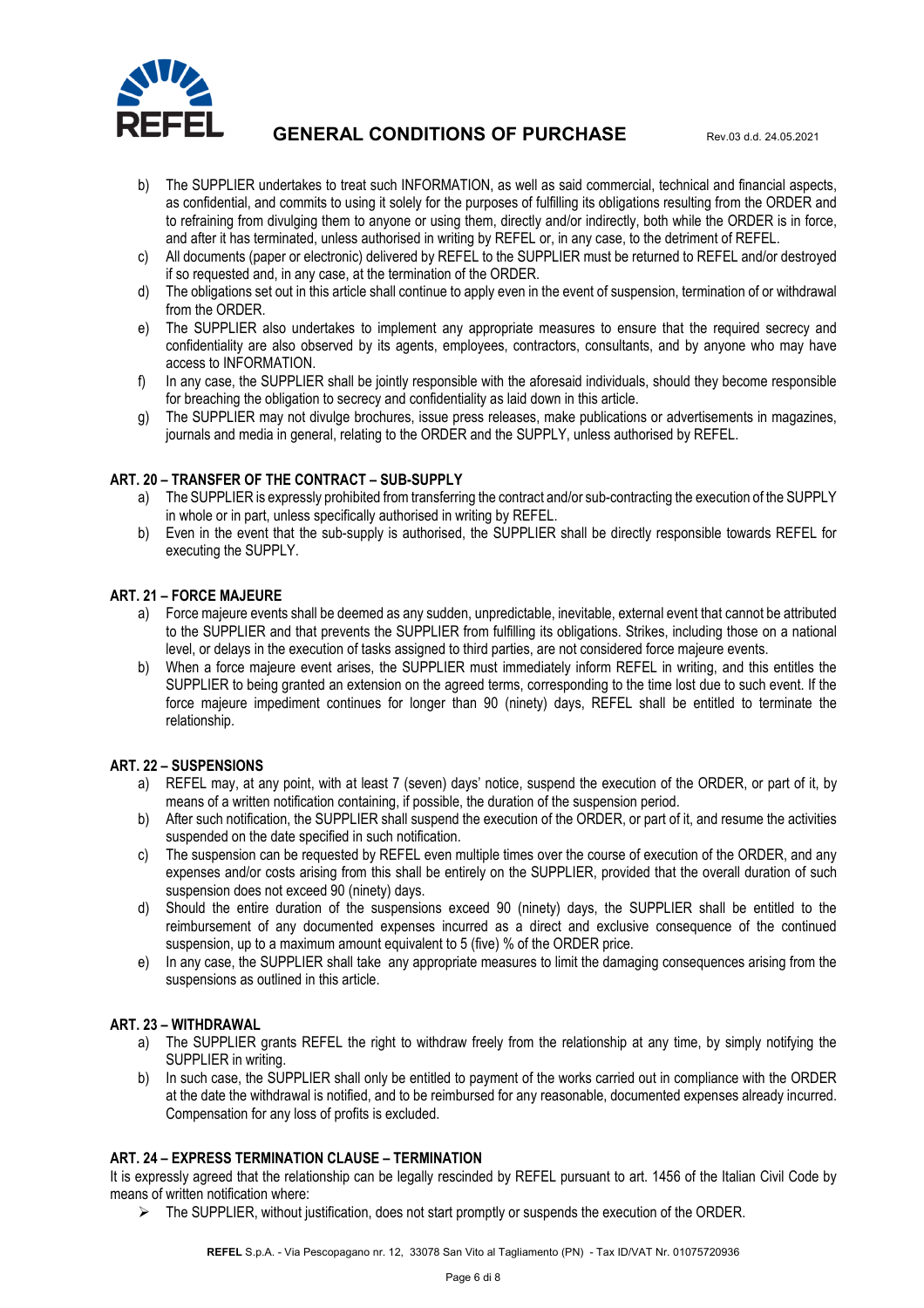

- $\triangleright$  The SUPPLIER, despite express requests from REFEL, refuses to fulfil the obligations under the ORDER.
- $\triangleright$  The SUPPLIER does not comply with the FULFILLMENT SCHEDULE for the SUPPLY, without just cause.
- $\triangleright$  The SUPPLY contains faults and defects.
- $\triangleright$  There is a delay in the delivery, including the delivery of the documentation, that exceeds the maximum limit for the penalties for late delivery.
- $\triangleright$  The SUPPLIER does not arrange to eliminate any faults and/or defects within the term specified in the ORDER, or agreed between the PARTIES for such purpose.
- $\triangleright$  The MAIN CONTRACT is terminated.
- $\triangleright$  The SUPPLIER does not comply with the rules and provisions contained in collective employment contracts and in laws and regulations on social and welfare insurance, accident prevention, protection of workers, health and safety at work, and in general with all applicable laws, including regarding salaries.
- $\triangleright$  The SUPPLIER does not immediately replace any staff involved in behaviours that are not appropriate for the role they hold and/or show disregard for rules and customs implemented at the SITE.
- > The SUPPLIER is subject to protests, enforcement or insolvency procedures or is entered into liquidation or, in any case, if the guarantees of its reliability are diminished.
- $\triangleright$  The SUPPLIER breaches the obligations under art. 4 par. c) of these General Conditions.
- > The SUPPLIER breaches the obligations under art. 18 of these General Conditions.
- The SUPPLIER breaches the obligations under art. 19 of these General Conditions.
- The SUPPLIER breaches the obligations under art. 20 of these General Conditions.

In all the cases listed above, as well as in any case when the relationship is terminated for reasons that can be attributed to the SUPPLIER, the latter shall be required to compensate for the damages suffered by REFEL, without prejudice for any penalties that may have been applied.

#### **ART. 25 – LIMITATION TO PROPOSING EXCEPTIONS**

Pursuant to the provisions under art. 1462 of the Italian Civil Code, it is expressly agreed upon that the SUPPLIER renounces its right to propose exceptions in order to avoid or delay the fulfilment of the service. It will, therefore, be the SUPPLIER's obligation to fulfil its service, even in the event of exceptions or complaints from the SUPPLIER towards REFEL.

#### **ART. 26 – DISPUTES AND APPLICABLE LAW**

- a) These General Conditions, along with any ORDER and the contractual relationship between REFEL and the SUPPLIER, are governed by Italian law.
- b) Any disputes that may arise in connection with the validity, interpretation or execution of these General Conditions, the ORDER and the contractual relationship between REFEL and the SUPPLIER that cannot be resolved amicably, will be devolved to the exclusive and mandatory jurisdiction of the Court of Pordenone.

#### **ART. 27 – PRIVACY**

As referred to art. 13 of EC Regulation 2016/679 GDPR, REFEL informs the SUPPLIER that for the stipulation and execution of contracts with its suppliers it may process certain personal data concerning the supplier, if a natural person, and/or the supplier's employees and collaborators if the supplier is a legal person. The Data Controller is REFEL S.p.A, Via Pescopagano nr. 12, 33078 San Vito al Tagliamento (PN), e-mail info@refel.com, PEC refel@legalmail.it, P.IVA 01075720936. The purpose and legal basis of the treatment is the fulfilment of the supply contract and the applicable legal requirements. Personal data are processed, also through persons appointed in compliance with the applicable rules and for the purposes indicated only, both on paper and electronically, within the European Union and with the adoption of appropriate measures to ensure their protection. They are not subject to profiling by the Data Controller or any other automated decision-making process. Personal data will be kept for the time necessary within the archives for the purposes indicated to complete its processing. The data subject, i.e. the natural person to whom the personal data refer, has the right to request the Data Controller to access his or her personal data, rectify or erase them, and to request that they be limited or oppose their processing. The data subject also has the right to data portability. To exercise these rights you can refer to the above contacts.

#### **ART. 28 – CORRESPONDENCE AND LANGUAGE**

Unless otherwise specified in the ORDER, all the correspondence between the PARTIES shall be in Italian, while the entire technical documentation relating to the SUPPLY shall be in Italian and/or English.

Communications between the PARTIES must refer to the ORDER (and any modifications to it) and shall be addressed specifically to:

- Procurement Department of REFEL business topics and documents.
- Administration Department of REFEL invoices, packing lists, certificates of origin.